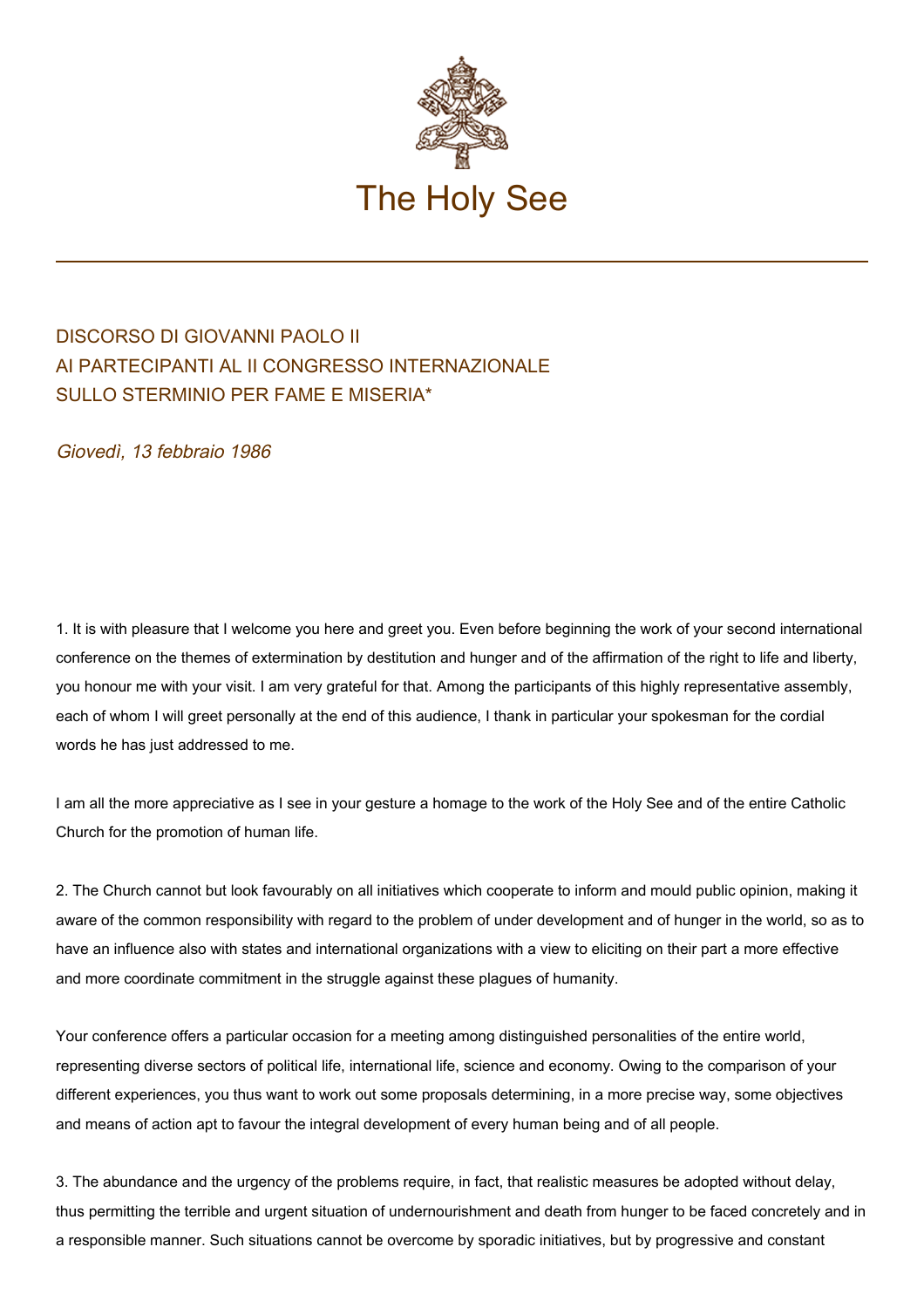action, carried out in each of the countries and means of action apt to favour development, within the framework of the co-responsibility of all the nations of the world.

Such choices presuppose that one adopts - as you do - a viewpoint of moral values, notably the right to life, the right to fundamental liberties, to the growth and the integral promotion of each human person; and, consequently, the right of each of the members of the human community and the right of each people to have at their disposal the necessary means for a life worthy of man.

Each nation can consider as a fundamental need to meet all the necessary conditions allowing for a global process of growth, these being allotted justly in a manner to guarantee life, liberty and the full development of all the members of the national community.

When one wants to struggle in a concrete manner against misery and hunger, one cannot of course limit oneself to giving necessary assistance at the opportune moment, nor to preparing measures aimed at increasing production in an adequate manner. There must be a long-lasting and co-ordinated commitment which profoundly affects relations between countries in different stages of development. It is a matter of correcting, even fundamentally, situations of imbalance between populations and resources, which exist in a more acute way in certain regions of the world.

In summary, let us say that it is important to act on the causes, identified in their diversity, according to their kind and extent.

4. That is why it is important to make the most of the contribution deriving from the experience of government members and of persons engaged in the activities of international organizations, on both the world level and the regional level, and this your conference is rightly doing.

Such a contribution seems indispensable, firstly, in order to have documentation with precise data on situations and resources‑ and also to be in a position to prepare projects and valuable programmes. In fact it is necessary that, on the international level and on the level of government decisions, one arrives at definite working options, corresponding to actual needs and taking into account the concrete possibilities of realization. The contributions which derive from the numerous and generous initiatives towards solidarity seem to be going well in becoming intensified; but, at the same time, various initiatives must be coordinated and made more effective, because it is necessary to avoid duplication or any waste, and it is also necessary to harmonize them with the directives and choices of a true policy of cooperation for development.

5. Finally, the question is rightly this: to act so that all countries feel themselves involved in a responsible and effective way, the most prosperous having to become aware of their duty to contribute to the progress of countries less gifted, and in a measure proportionate to their greater possibilities.

In taking account of the requirements of the liberty and the dignity of each people, an authentic cooperation for development is concretely realized in programmes established in accord with the benefiting countries, according to models corresponding to their culture, and begun in respect for their timing and local possibilities, in a manner to obtain,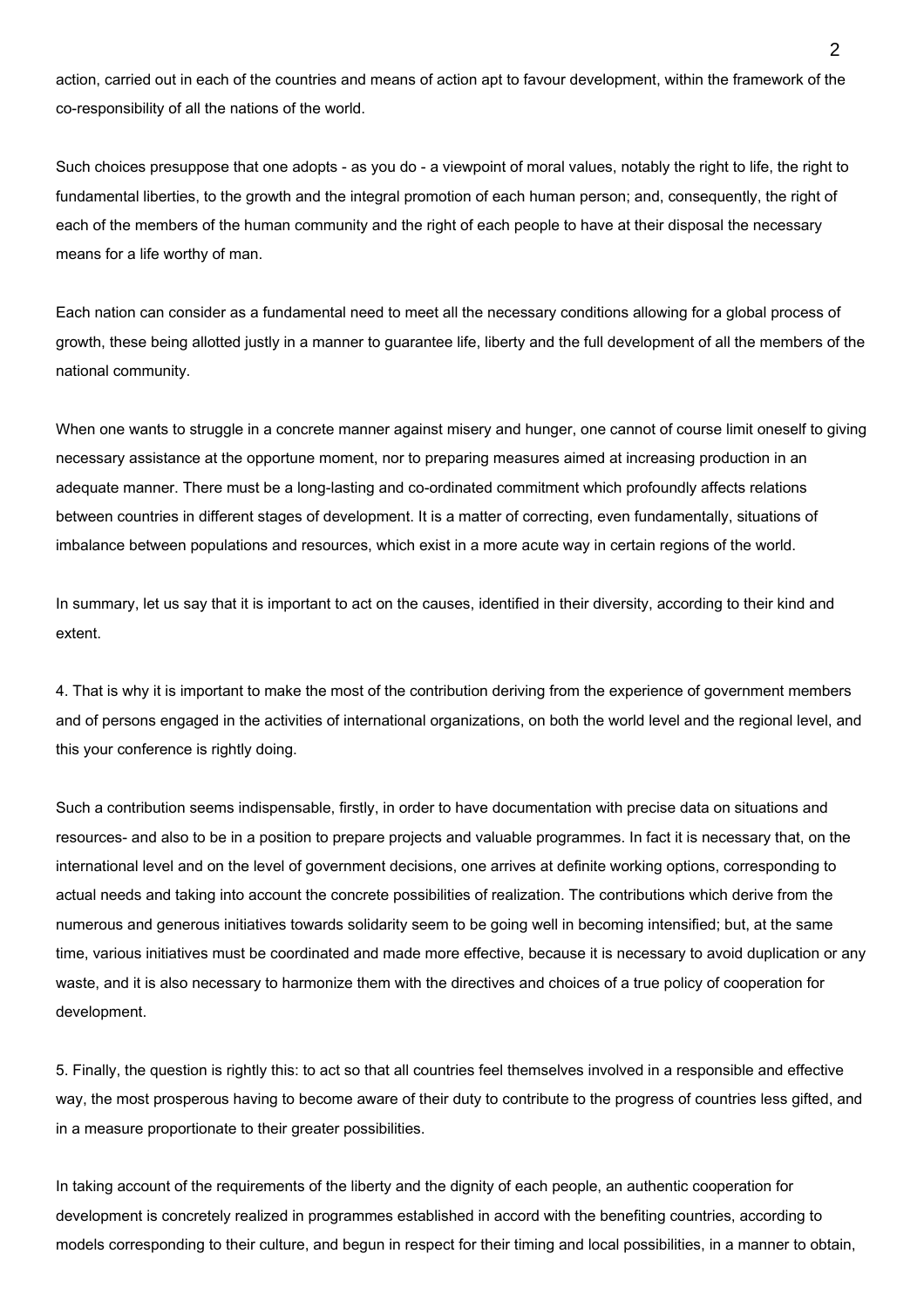in every measure possible, the active collaboration of the whole population.

In a word, it is a matter of working together for the effective good of populations who find themselves in conditions of underdevelopment, while seeking the convergence of public and private, national and international initiatives, all animated by a sincere spirit of solidarity. One must go beyond egoistic interests of persons and particular groups and enterprises, and also selfish national interests which are sometimes hidden behind government initiatives, especially in bilateral operations.

6. Finally, it is necessary to recall that such a change of direction of internal and international politics supposes a profound renewal of consciences, either on a general level, that of public opinion, or, in a special way, among the leaders called to make effective decisions and to put them into practice.

It is necessary to modify mentalities and behaviour which run counter to the criteria of justice in solidarity towards the neighbour. It is urgent to do away with the adoption of life of ease and plenty; habits of dangerous over‑consumption; and the squandering in enterprises of a general nature or of passing fashion.

The causes of internal and international tensions must be surmounted, as well as the perverse logic of divisions, the will to power, which is manifested among other things in expensive armaments, because all that compromises the process of development of certain countries - sometimes hardly begun - and conditions in a negative manner the support of more advanced countries.

Finally, one must work, with clearmindedness and courage, to establish a new international economic order.

7. But the profound change that I have just discussed will remain sterile, if it is not founded on complete respect, a respect born of conviction, for the dignity of man, of every person.

Precisely so, in the programme of your work, you have established a close bond between the struggle against misery and hunger, and the affirmation of the right to life and liberty. During my recent pastoral journey to India, in meeting the leaders of the traditional religions at Madras, I expressed the same conviction: "The abolition of inhuman conditions of life is an authentic spiritual victory, because it gives man liberty and dignity».

The promotion of the dignity and the liberty of man, which are clearly evangelical values, is an essential dimension of the mission of the Church. Man is, in fact, «the primary and fundamental way for the Church, the way traced out by Christ himself» (Redemptor Hominis, n. 14). That is why the Church does not limit itself to the abstract Proclamation of such values, but is concerned about being united with man in the concrete reality of his needs and sufferings, his anxieties and his hopes.

Thus, the Church does not cease to defend with all its power human life, which comes from God. Permit me to observe, with sorrow that, in face of a very deep and, as it were, sacrosanct sensitivity to offences against life which are the result of hunger, war and terrorism, one; does not find a similar sensitivity to the crime of abortion which, however, cuts off innumerable innocent lives.